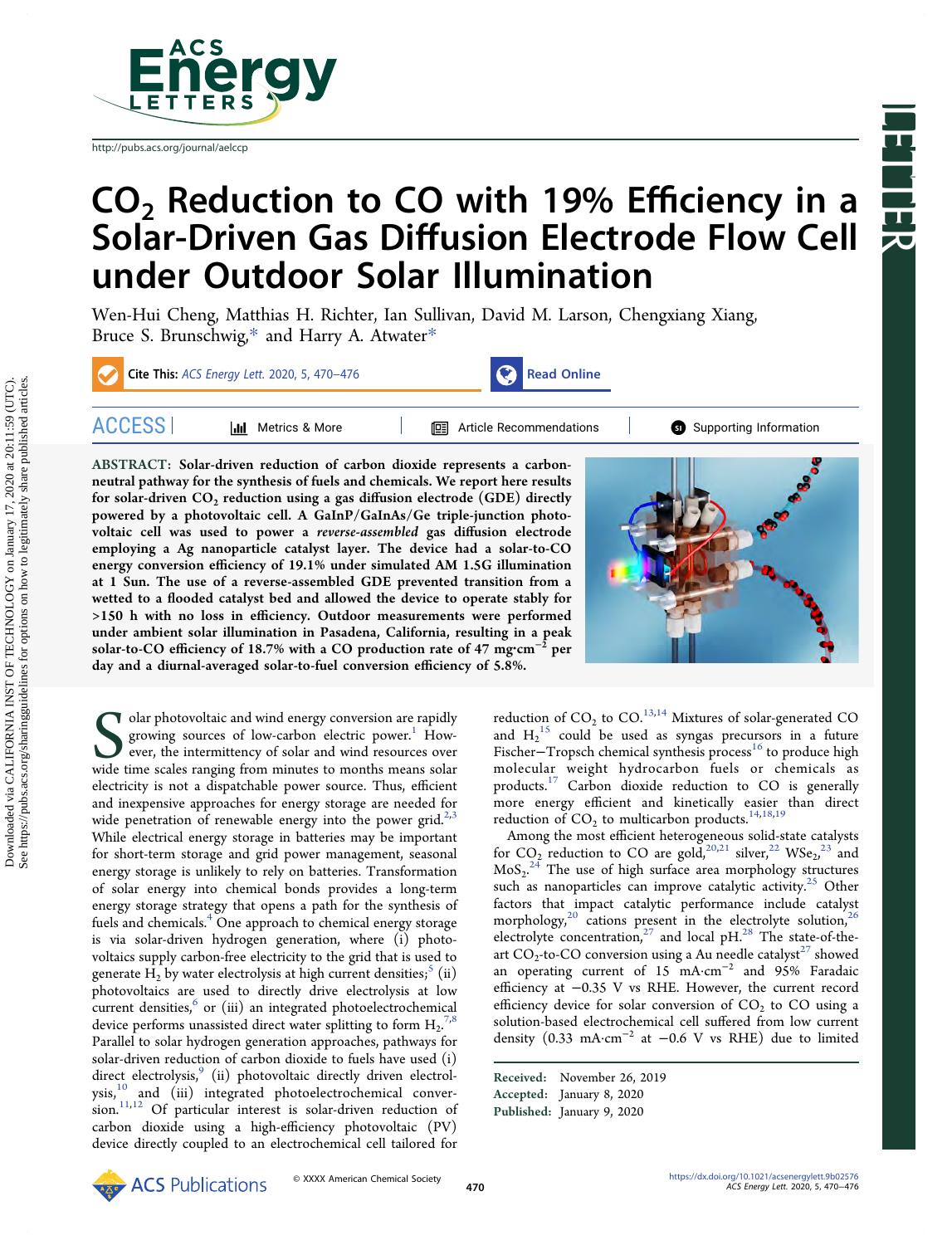а

**RSF** b C  $1 \mu m$ electrolyt Ag-NPs carbon paper microporous layer (5 wt% PTFE)

Figure 1. Gas diffusion electrode with Ag-NP catalyst. (a) Cell configuration composed of  $(1)$  NiO<sub>x</sub> or Pt anode,  $(2)$  Ag-NPs on Sigracet 29BC carbon paper cathode, (3) anion exchange membrane, (4)  $CO_2$  gas inlet and  $CO/CO_2$  outlet, (5) acrylic backplate, (6) catholyte chamber, (7) anolyte chamber, (8) reference electrode, (9) GDE (cathode) power connector, and (10) anode power connector. Black arrows indicate the gas flow, and white arrows indicate the electrolyte flow. Note that the backplate (5) is designed to use an interdigitated wire electrode flow field to enhance the interaction between gas and catalysts and improve CO<sub>2</sub> utilization (see also [Figure S1\)](http://pubs.acs.org/doi/suppl/10.1021/acsenergylett.9b02576/suppl_file/nz9b02576_si_001.pdf). (b) Scanning electron microscopy images of carbon paper without (top) and with (bottom) Ag-NP catalyst, secondary electrons image (left row) backscattered electrons image (right row). (c) Illustration of the reverse-assembled GDE cathode cross-section with wetted catalyst and operation for  $CO<sub>2</sub>$  reduction.

catalyst activity. This required the use of large-area electrodes to match the photovoltaic device area.<sup>[10](#page-5-0)</sup> [Table S1](http://pubs.acs.org/doi/suppl/10.1021/acsenergylett.9b02576/suppl_file/nz9b02576_si_001.pdf) shows overpotential and Faradaic efficiency data at current densities close to 15 mA·cm<sup>−</sup><sup>2</sup> along with the electrolyte conditions and catalyst loading for various Ag and Au electrodes. The catalytic activities shown in [Table S1](http://pubs.acs.org/doi/suppl/10.1021/acsenergylett.9b02576/suppl_file/nz9b02576_si_001.pdf) indicate that in many cases nanoparticles of Ag have an activity similar to that of Au while costing significantly less.

Bulk aqueous electrolyte cells can exhibit high catalyst overpotentials due to the limited solubility of  $CO<sub>2</sub>$  (33.4 mM) in the electrolyte, a limited pH operating range of ∼6−10, and slow ionic transport in the solution. In contrast, gas diffusion electrode (GDE) assemblies do not suffer these same restrictions.<sup>[29](#page-5-0)−[35](#page-5-0)</sup> In a GDE using 1 atm CO<sub>2</sub> vapor, CO<sub>2</sub> is transported in the vapor phase and reacts at a thin (<100 nm) solid−liquid−gas phase interface. In this configuration, liquidstate concentration and diffusion do not limit the conversion rate, resulting in lower overpotentials and higher current densities for  $CO_2$  reduction.<sup>[30](#page-5-0)</sup> Simulations have also shown that a cell using a thin (10 nm) layer of electrolyte on the catalysts (wetted catalyst) outperforms cells with either a completely dry or a completely flooded catalyst configuration.<sup>36</sup> These insights have led to the development of gas diffusion electrodes $37$  and membrane electrode assemblies  $(MEA)^{38}$  $(MEA)^{38}$  $(MEA)^{38}$  with a humidified gas supply to facilitate ion conduction and water balance.

Although membrane electrode assembly systems are more scalable, they often suffer from short-term stability due to salt precipitation or membrane dehydration at high current densities.<sup>39</sup> Hence, we chose to work with an aqueous GDE cell configuration. In this work, we employ a triple-junction photovoltaic (PV) device directly coupled with a gas diffusion electrode (GDE) as the first demonstration of an electrolyte flow type PV-GDE reactor that provides both high selectivity and long-term stability. For a directly driven PV-GDE system, the power generated by the PV is directly supplied to the GDE. In our device, the areas of the PV photoabsorber  $(A_{PV})$  and GDE  $(A_{\text{GDE}})$  were both 0.31 cm<sup>2</sup>. To match the lower current density of the PV cell with the operating conditions of the anode, a relatively low catalyst loading of GDE was chosen. A Ag nanoparticle catalyst was used because of its relatively high activity and relatively low cost ([Table S1](http://pubs.acs.org/doi/suppl/10.1021/acsenergylett.9b02576/suppl_file/nz9b02576_si_001.pdf)).

Figure 1a is an illustration of the compression flow cell employed for the evaluation of gas diffusion electrode catalytic performance. Dilute silver nanoparticles (Ag-NPs) with diameters of ≤50 nm were drop cast onto the microporous side of the GDE substrate (Sigracet 29BC). The loading of Ag-NPs in this work was measured to be 0.12 mg·cm<sup>−</sup><sup>2</sup> . A detailed description can be found in Methods in the [Supporting](http://pubs.acs.org/doi/suppl/10.1021/acsenergylett.9b02576/suppl_file/nz9b02576_si_001.pdf) [Information](http://pubs.acs.org/doi/suppl/10.1021/acsenergylett.9b02576/suppl_file/nz9b02576_si_001.pdf). Scanning electron microscopy (SEM) images of the microporous layer with and without Ag-NPs are shown in Figure 1b. Gas was delivered to the GDE through an interdigitated electrode flow field (Figures 1a and [S1\)](http://pubs.acs.org/doi/suppl/10.1021/acsenergylett.9b02576/suppl_file/nz9b02576_si_001.pdf) against which the GDE is compressed to maximize the interaction of  $CO<sub>2</sub>$  with the catalyst and gas utilization.<sup>[40](#page-6-0)</sup> Current to the GDE was supplied through the interdigitated electrode to Ag-NP/carbon paper substrate. Gaseous products were collected at the outlet of the flow field, which was directly connected to a gas chromatograph (for more information see Methods in the [Supporting Information](http://pubs.acs.org/doi/suppl/10.1021/acsenergylett.9b02576/suppl_file/nz9b02576_si_001.pdf)).

An issue for aqueous GDEs is flooding or saturation of the porous catalyst layer with electrolyte or water during operation. This results in a thick  $(>1 \mu m)$  electrolyte layer and a diffusion-limited supply of  $CO<sub>2</sub>$  to the electrode.<sup>[41](#page-6-0)</sup> To maintain the catalyst in a wetted but not flooded condition that minimizes losses of  $CO<sub>2</sub>$  to the electrolyte and extends the operational lifetime, we assembled our aqueous GDE in a nontraditional manner with the catalyst coating of Ag-NPs facing away from the electrolyte and toward the  $CO<sub>2</sub>$  gas supply. We denote this configuration as a reverse-assembled GDE. The microporous layer of the GDE was treated with polytetrafluoroethylene (PTFE), which helped to prevent flooding. Needle valves in the gas and liquid output streams allowed separation of the liquid and gas phases as well as control of the pressure difference between the aqueous electrolyte and the  $CO<sub>2</sub>$  stream. Contact angle analysis indicated that the Ag-NP coated surface was significantly less hydrophobic than the surface without Ag-NPs. Contact angle and optical microscope images of the GDE are shown in [Figure](http://pubs.acs.org/doi/suppl/10.1021/acsenergylett.9b02576/suppl_file/nz9b02576_si_001.pdf) [S2](http://pubs.acs.org/doi/suppl/10.1021/acsenergylett.9b02576/suppl_file/nz9b02576_si_001.pdf).

With both the gas inlet and outlet on the same side of the GDE, the device operates in a "flow-by" GDE configuration. The Ag-NP catalyst side of the electrode was facing the  $CO<sub>2</sub>$ gas channel as illustrated in Figure 1c. This orientation of the Ag-NPs maintained a thin electrolyte layer on the catalyst and enhanced the rate of  $CO_2$  reduction.<sup>[36](#page-5-0)</sup> The turnover frequency of the Ag-NP catalyst for the reverse-assembled GDE at −0.6 V vs RHE was calculated as  $\sim$ 9 × 10<sup>3</sup> h<sup>-1</sup> (see the [Supporting](http://pubs.acs.org/doi/suppl/10.1021/acsenergylett.9b02576/suppl_file/nz9b02576_si_001.pdf)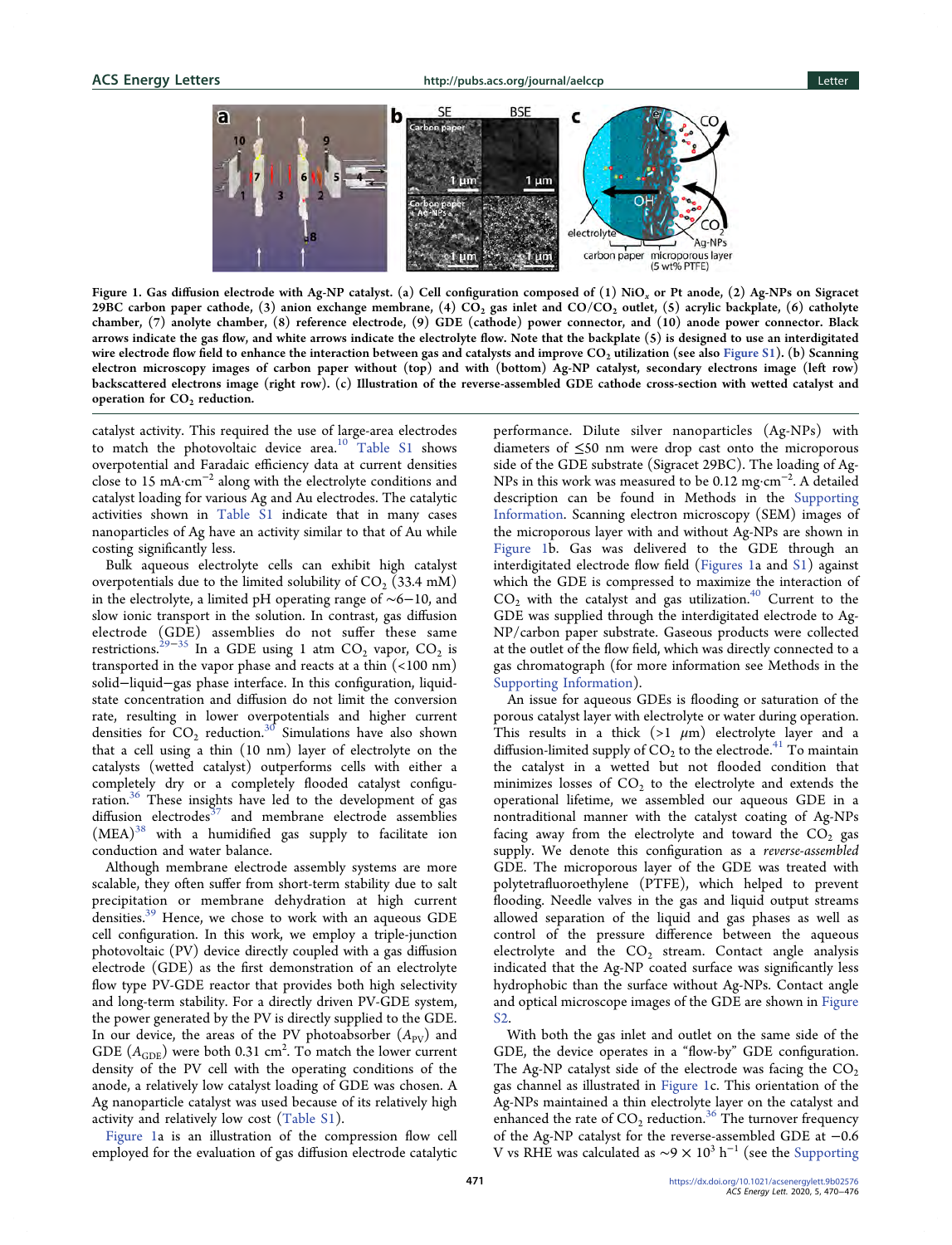ACS Energy Letters **[http://pubs.acs.org/journal/aelccp](http://pubs.acs.org/journal/aelccp?ref=pdf) Letter** Letter



Figure 2. Dark catalysis three-electrode measurement of Ag-NPs GDE. Faradaic efficiency versus GDE potential operated in 1 M KHCO3 (left half of graph) or 1 M KOH (right half of graph) of (a) the reserve-assembled Ag-NP GDE and (b) a standard-assembled Ag-NP GDE. (c) Overpotential versus CO partial current of Ag-NPs GDE for CO<sub>2</sub> reduction to CO. Overpotential =  $|U_{\text{GDE,RHE}} + 0.11 \text{ V}|$ ,  $J_{\text{CO}} \equiv J_{\text{GDE}} \times$  $f_{\rm FECO}$ . (d) Stability of reserve-assembled and standard-assembled Ag-NPs GDE operated at  $-0.6$  V vs RHE in 1 M KOH.

[Information](http://pubs.acs.org/doi/suppl/10.1021/acsenergylett.9b02576/suppl_file/nz9b02576_si_001.pdf)). The anode was made from either Pt or an electrochemically activated Ni foam for three- and twoelectrode measurements, respectively. An aqueous catholyte of 1 M aqueous potassium bicarbonate ( $KHCO<sub>3</sub>$ ) or potassium hydroxide (KOH) was used under near neutral or basic conditions, respectively. In all cases, 1 M KOH was the anolyte. The anion exchange membrane (AEM) was Selemion for neutral environment or Fumasep FAA-3-50 for alkaline environment. Electrolyte (500 mL) was continuously pumped through the cathode chamber in a closed loop at a rate of 2 mL·min<sup>−</sup><sup>1</sup> . A change of pH (from 14 to 13.7) was observed for the 1 M KOH catholyte after 150 h of continuous operation, corresponding to irreversible loss of 0.25 mol KOH (50% of the electrolyte; see the [Supporting Information](http://pubs.acs.org/doi/suppl/10.1021/acsenergylett.9b02576/suppl_file/nz9b02576_si_001.pdf)). Further improvement to reduce  $CO<sub>2</sub>$  loss or regenerate the electrolyte would be necessary for fully sustainable operation. The neutralized carbonate electrolyte can possibly be utilized in a carbonate-to-syngas system to compensate the loss of  $CO<sub>2</sub>$  in a gas-fed MEA cell with a bipolar membrane. $42$ 

Results from three-electrode measurements for reverse- and standard-assembled GDEs are shown in panels a and b of Figure 2, respectively, for 1 M KHCO<sub>3</sub> (bulk pH of 8.5) and 1 M KOH (bulk pH of 14). Current densities are substantially lower than for earlier reported GDE devices because of the low catalyst loading used to match the current from the PV (current matching). For the reverse-assembled GDE, both the Faradaic efficiency ( $f_{\text{FE,CO}}$ ) for CO and current density ( $J_{\text{GDE}}$ ) increased with increasing potential with  $f_{FE,CO}$  close to 100% at −0.6 V vs RHE in 1 M KOH (Figure 2a). Similar trends of current density and Faradaic efficiency versus applied potential were found for the standard-assembled GDE (Figure 2b). To compare the activity of the Ag-NPs in different orientations and pH, overpotential analysis for  $CO<sub>2</sub>$  reduction to CO was preformed (Figure 2c). The comparable Tafel slopes (∼0.23  $V/dec$ ) in KHCO<sub>3</sub> and KOH for either orientation indicate a similar catalytic pathway regardless of the operating conditions. The Tafel behavior plotted with potentials vs NHE falls on a

rough single line [\(Figure S3\)](http://pubs.acs.org/doi/suppl/10.1021/acsenergylett.9b02576/suppl_file/nz9b02576_si_001.pdf) and suggests that the ratedetermining step for the reduction on our Ag-NP GDE is not proton-limited. The achievable current density and Faradaic efficiency  $(f_{FE,CO})$  for CO are higher in 1 M KOH than in 1 M  $KHCO<sub>3</sub>$  at the same overpotential (Figure 2c), likely because of a pH-independent rate-determining step. All subsequent measurements were, therefore, performed using 1 M KOH for the PV-GDE integrated device.

Figure 2d shows the Faradaic efficiency for CO versus time at −0.6 V vs RHE for the two GDE orientations in KOH. For the standard configuration, the  $f_{\text{FE,CO}}$  decreased to ~75% after 1 h and to 50% after 2 h, while for the reverse configuration, the  $f$ <sub>FE,CO</sub> was ∼97% for 3 h. Though similar in initial current density and  $f_{\text{FE,CO}}$ , the standard assembly, with the Ag-NP catalyst facing the electrolyte, became flooded during the first hour of operation resulting in a reduction of the Faradaic efficiency.

We performed two-electrode measurements for the GDE using an electrochemically activated nickel foam anode coupled to the GaInP/GaInAs/Ge triple-junction cell. For detailed information about the solar cell see Methods [Figures](http://pubs.acs.org/doi/suppl/10.1021/acsenergylett.9b02576/suppl_file/nz9b02576_si_001.pdf) [S4 and S5, and Table S2](http://pubs.acs.org/doi/suppl/10.1021/acsenergylett.9b02576/suppl_file/nz9b02576_si_001.pdf) in the [Supporting Information.](http://pubs.acs.org/doi/suppl/10.1021/acsenergylett.9b02576/suppl_file/nz9b02576_si_001.pdf) A schematic of the cell is shown in [Figure 3](#page-3-0)a with 1 M KOH as electrolyte using a Fumasep FAA-3-50 membrane. Both the cell potential  $(U_{cell})$  and the cathode-to-reference electrode potential  $(U_{\text{GDE}})$  were monitored during the operation. We calculated the solar-to-fuel efficiency  $(\eta_{STF})$  for  $CO_2$  reduction using eq 1.

$$
\eta_{\text{STF}} = \frac{P_{\text{out}}}{P_{\text{in}}} = \frac{J_{\text{GDE}} \cdot \Delta U_{\text{rxn}} f_{\text{FE,CO}} \cdot A_{\text{GDE}}}{P_{\text{light}} \cdot A_{\text{PV}}} = \frac{J \cdot \Delta U_{\text{rxn}} f_{\text{FE,CO}}}{P_{\text{light}}} \tag{1}
$$

where  $\Delta U_{\rm rxn}$  is the thermodynamic potential difference between the oxygen evolution half reaction (OER) and the  $CO<sub>2</sub>$  reduction half reaction of 1.34 V, A the area of the GDE or PV with  $A_{\text{GDE}} = A_{\text{PV}} = 0.31 \text{ cm}^2$ ,  $J = J_{\text{GDE}} = J_{\text{PV}}$  the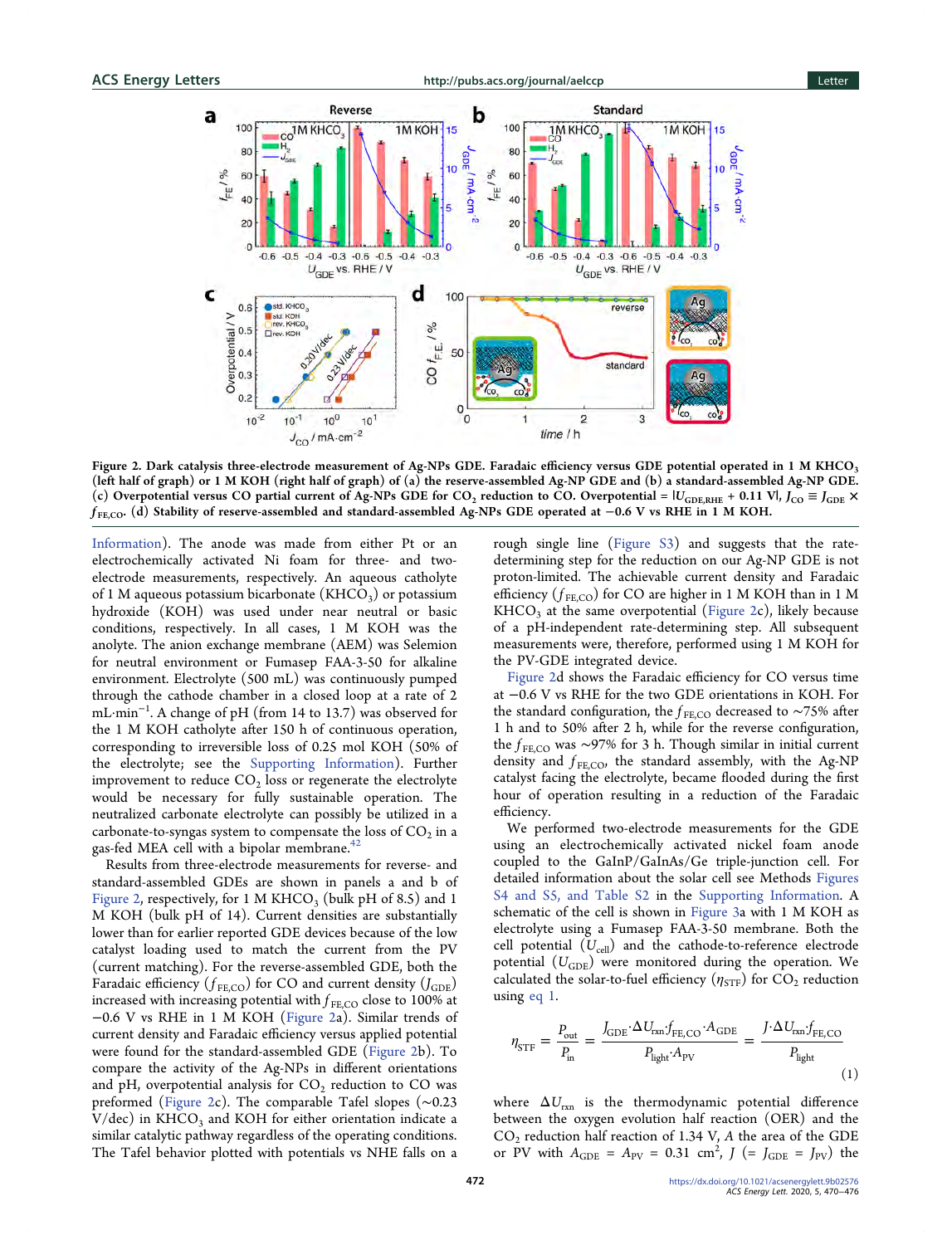<span id="page-3-0"></span>

Figure 3. Light driven PV-GDE measurement  $(A_{PV} = A_{GDE} = 0.31$ cm<sup>2</sup>). (a) Illustration of wire connection between the triplejunction cell and GDE cell. (b) J−U characteristic of Ni anode, solar cell with Ni anode, and Ag-NP gas diffusion cathode under 1 Sun. (c) Current, GDE potential vs RHE, and cell voltage measurement over 20 h duration. (d) Corresponding CO Faradaic efficiency and solar-to-fuel efficiency over the same 20 h duration.

operation current density of the system, and  $P_{\rm light}$  the incident light irradiance (mW·cm<sup>−</sup><sup>2</sup> ) on the photovoltaic cell. The energy efficiency for the GDE cell  $(\eta_{GDE})$  was defined as follows:

$$
\eta_{\rm GDE} = \frac{P_{\rm out}}{P_{\rm in}} = \frac{\Delta U_{\rm rxn} J_{\rm GDE} A_{\rm GDE} f_{\rm FE, CO}}{U_{\rm cell} J_{\rm PV} A_{\rm PV}} = \frac{\Delta U_{\rm rxn} f_{\rm FE, CO}}{U_{\rm cell}} \tag{2}
$$

where  $J_{GDE} \cdot A_{GDE} = J_{PV} \cdot A_{PV}$  and  $U_{cell}$  is the total operating voltage of the cell.

To evaluate the efficiency and stability, we measured cell parameters using simulated AM 1.5G sun illumination at 1 Sun in the laboratory, as shown in Figure 3b−d. The blue curve in Figure 3b represents the performance of the electrochemically activated Ni foam anode alone, while the yellow curve indicates the behavior of PV plus anode. The red curve shows the catalytic current of the Ag-NPs GDE. The intersection between the red and yellow curves in Figure 3b defines the operation point, located at −0.6 V vs RHE and 14.4 mA·cm<sup>−</sup><sup>2</sup> with a cell voltage of 2.23 V. Panels c and d of Figure 3 illustrate the cell performance over 20 h with an average Faradaic efficiency for CO of 99  $\pm$  2% and an average CO production rate of 2.3 mg·h<sup>-1</sup>. No degradation in performance was observed. From the experimental results, we calculated the average solar-to-CO efficiency for the 20 h operation as 19.1  $\pm$ 0.2%, with an average energy efficiency  $\eta_{\text{GDE}}$  of 59.4  $\pm$  0.6%. The error bars were obtained as the variation within the 20 h of operation. All the experimental results are summarized in [Table S3](http://pubs.acs.org/doi/suppl/10.1021/acsenergylett.9b02576/suppl_file/nz9b02576_si_001.pdf). The chemical composition of the Ag-NP catalyst layer was examined before and after the reaction by X-ray photoelectron spectroscopy as shown in [Figure S6.](http://pubs.acs.org/doi/suppl/10.1021/acsenergylett.9b02576/suppl_file/nz9b02576_si_001.pdf) No obvious

changes were observed other than the absorption of potassium after operation with the Ag-NP catalyst maintaining its metallic phase.

The solar-to-CO efficiency of 19.1% represents a new record efficiency. A performance comparison with the current state-ofthe-art PV-electrolyzer for CO<sub>2</sub> reduction to CO is shown in [Table S4](http://pubs.acs.org/doi/suppl/10.1021/acsenergylett.9b02576/suppl_file/nz9b02576_si_001.pdf). The PV-GDE device had a CO production rate per projected cathode area 50 times higher than for the bulk electrolyte device (7.4 mg·h<sup>-1</sup>·cm<sup>-2</sup> versus 0.145 mg·h<sup>-1</sup>·cm<sup>-2</sup>) with greatly improved stability (20 h with no degradation versus 15% loss in 5 h).<sup>[10](#page-5-0)</sup> A similar PV-GDE device operated under 3.25 Suns illumination with  $A_{\text{GDE}} = 1 \text{ cm}^2$  and  $A_{\text{PV}} =$ 0.31 cm<sup>2</sup> (3.25  $\approx$  A<sub>GDE</sub>/A<sub>PV</sub>) showed over 150 h of stability, with an average Faradaic efficiency of  $96 \pm 2\%$ , an average solar-to-CO efficiency of 18.9  $\pm$  0.5%, and an average energy efficiency  $\eta_{GDE}$  of 53.7  $\pm$  1.2% [\(Figure S7\)](http://pubs.acs.org/doi/suppl/10.1021/acsenergylett.9b02576/suppl_file/nz9b02576_si_001.pdf).

Full day outdoor tests were conducted with online gas product analysis in order to obtain the solar-to-fuel efficiency over the entire day. Results are shown in Figure 4. The triple-



Figure 4. Outdoor assessments of solar-driven PV-GDE in Pasadena, CA  $(A_{PV} = A_{GDE} = 0.31 \text{ cm}^2)$ . The solar irradiance was monitored with a calibrated silicon photodiode. Operating current density  $J$  (=  $J_{\text{GDE}}$  =  $J_{\text{PV}}$ ), cell voltage  $U_{\text{cell}}$ , GDE potential  $U_{\text{GDE}}$  vs RHE, CO Faradaic efficiency  $f_{\text{FE,CO}}$ , and solar-to-fuel efficiency  $\eta_{STF}$  were recorded for a 24 h day cycle.

junction cell and a calibrated silicon photodiode were mounted on a solar tracker to maintain optimum orientation toward the Sun (see illustration in [Figure S8\)](http://pubs.acs.org/doi/suppl/10.1021/acsenergylett.9b02576/suppl_file/nz9b02576_si_001.pdf). The dips in sun intensity at 7:00−9:00 a.m. and 4:00−6:00 p.m. in the data were the result of trees blocking the sunlight. The system operated at a cell voltage of 2.20 V and GDE potential of −0.57 V vs RHE under natural full sun illumination. A Faradaic efficiency of  $96 \pm 8\%$ and solar-to-fuel conversion efficiency of  $18.7 \pm 1.7\%$  was observed over an optimal 6 h period within the day. The diurnal-averaged solar-to-fuel conversion efficiency was 5.8%. The CO production rate for 1 day under actual outdoor sun conditions was calculated to be 15 mg·day<sup>−</sup><sup>1</sup> of CO. Another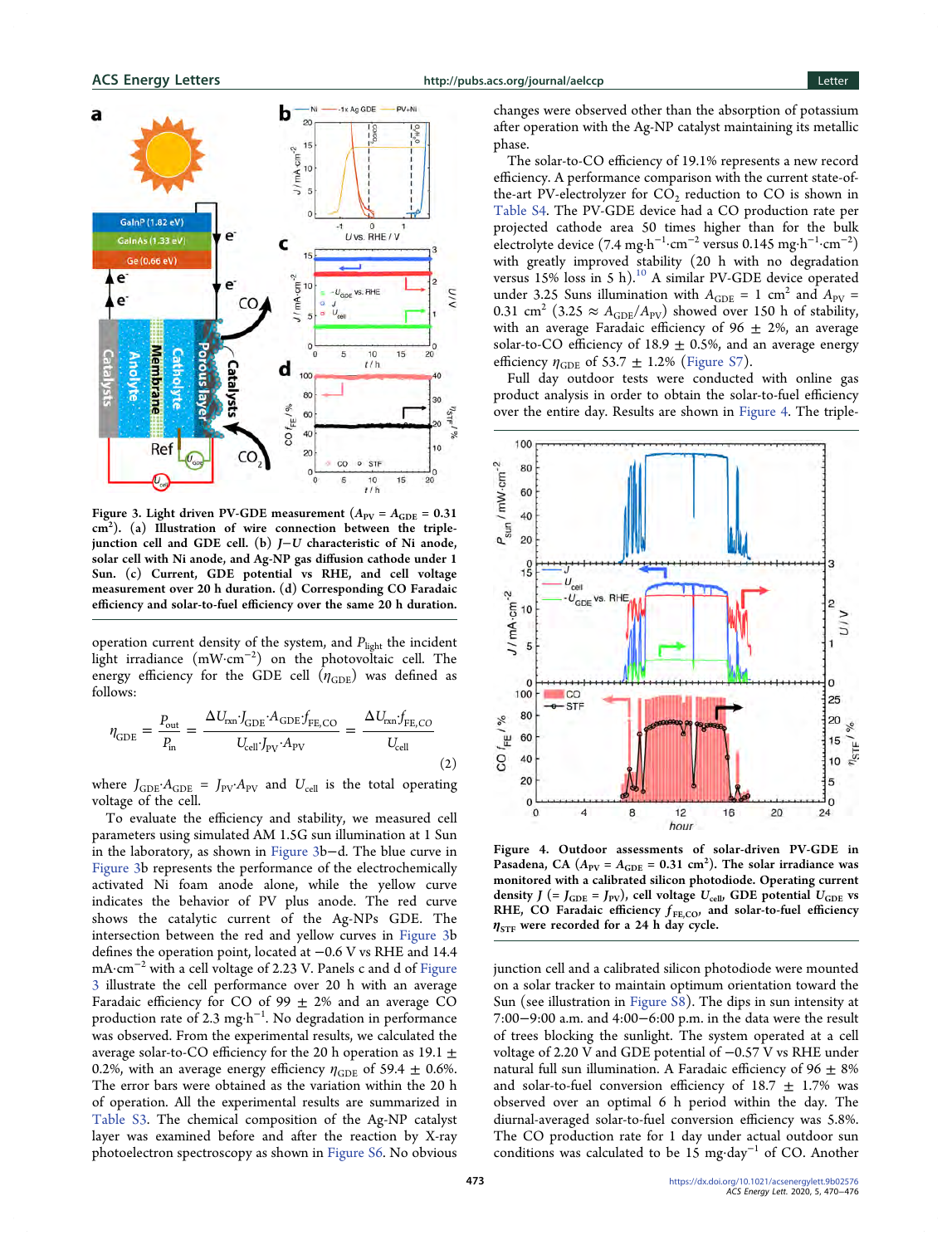<span id="page-4-0"></span>outdoor demonstration used a lens to concentrate the sunlight, producing an irradiance of 3.25 Suns ( $C = 3.25$ ,  $A_{\text{GDE}} = 1 \text{ cm}^2$ ,  $A_{\text{PV}} = 0.31 \text{ cm}^2$ ) with data included in [Figure S9 and Table S3](http://pubs.acs.org/doi/suppl/10.1021/acsenergylett.9b02576/suppl_file/nz9b02576_si_001.pdf) with a CO generation rate of 50 mg·day<sup>−</sup><sup>1</sup> . Using this calculated rate, a system scale up to  $1 \text{ m}^2$  would result in a CO production rate of 0.5 kg·day $^{\rm -1}.$ 

The performance of our directly coupled PV-GDE device was compared to a DC−DC converter coupled PV and GDE with power-matching electronics. We simulate DC−DC converter output curves with the input of our solid-state PV curve as shown in [Figure S10.](http://pubs.acs.org/doi/suppl/10.1021/acsenergylett.9b02576/suppl_file/nz9b02576_si_001.pdf) Though the DC−DC converter can track the maximum power point (MPP) of the PV, a practical loss of 5−10% is expected.<sup>[43](#page-6-0)</sup> The operating point for the directly driven PV-GDE cell is  $U_{cell} = 2.23$  V and  $J = 14.4$ mA·cm<sup>−</sup><sup>2</sup> with a maximum efficiency of 19.3%. With a 95% efficient DC−DC converter, the operation point would be  $U_{\text{cell}}$ = 2.22 V and  $J = 13.8$  mA·cm<sup>-2</sup> with a maximum efficiency of 18.5%. For a 90% efficient DC−DC converter, the operation point would be  $U_{\text{cell}} = 2.20$  V and  $J = 13.2$  mA·cm<sup>-2</sup> with a maximum efficiency of 17.7%. The maximum efficiencies are calculated assuming 100% CO Faradaic efficiency. All systems are summarized in [Table S3.](http://pubs.acs.org/doi/suppl/10.1021/acsenergylett.9b02576/suppl_file/nz9b02576_si_001.pdf) The slightly higher efficiency of our directly driven PV-GDE device, compared to the same setup with integrated DC−DC converter and power matching electronics, reveals the potential of developing a directly coupled PV-GDE device with its reduced complexity.

In summary, we have demonstrated a highly efficient solardriven  $CO<sub>2</sub>$  reduction device for CO generation using a flowby reverse-assembled gas diffusion electrode cell directly coupled to a triple-junction solar cell. The reverse-assembled GDE is designed to minimize parasitic  $CO<sub>2</sub>$  losses, utilizing a high  $CO<sub>2</sub>$  concentration and low overpotential catalysts for the CO2 reduction reaction. The Ag-NPs-based catalyst exhibited near unity Faradaic efficiency toward CO generation at approximately −0.6 V vs RHE in 1 M KOH electrolyte. The PV-GDE system was evaluated under both laboratory AM 1.5G simulated solar irradiation and outdoor real sun conditions. Near-unity Faradaic efficiency was observed for CO<sub>2</sub>-to-CO conversion, and an average solar-to-CO energy efficiency of 19.1% was achieved with AM 1.5G illumination at 1 Sun, leading to a CO production rate per catalyst area over 50 times higher than that of the current record photovoltaicdriven electrolysis device. The GDE was demonstrated to be stable for over 150 h without degradation, supporting our hypothesis that, by using a reverse-assembled GDE device configuration with the catalyst layer facing toward the  $CO<sub>2</sub>$  gas supply, we could extend the system operation time without suffering a transition from a wetted to a flooded gas diffusion layer. Under outdoor sun conditions, the PV-GDE system exhibited a solar-to-CO conversion efficiency of 18.7% during noontime and yielded a CO production rate of 15 mg·cm<sup>−</sup><sup>2</sup> per day. This reverse-assembled PV-GDE establishes a new efficiency record for directly solar-driven  $CO<sub>2</sub>$  reduction and offers an example of a very high-efficiency, stable device for solar  $CO<sub>2</sub>$  conversion.

#### ■ ASSOCIATED CONTENT

#### **9** Supporting Information

The Supporting Information is available free of charge at [https://pubs.acs.org/doi/10.1021/acsenergylett.9b02576](https://pubs.acs.org/doi/10.1021/acsenergylett.9b02576?goto=supporting-info).

Methods, calculations of solar-to-fuel efficiency, GDE efficiency, turnover frequency, cell potentials,  $CO<sub>2</sub>$  loss, and supporting figures and tables [\(PDF\)](http://pubs.acs.org/doi/suppl/10.1021/acsenergylett.9b02576/suppl_file/nz9b02576_si_001.pdf)

## **E** AUTHOR INFORMATION

## Corresponding Authors

Bruce S. Brunschwig − California Institute of

Technology, Pasadena, California; Email: [bsb@caltech.edu](mailto:bsb@caltech.edu) Harry A. Atwater  $-$  California Institute of Technology, Pasadena, California; [orcid.org/0000-0001-9435-0201;](http://orcid.org/0000-0001-9435-0201) Email: [haa@caltech.edu](mailto:haa@caltech.edu)

#### Other Authors

Wen-Hui Cheng − California Institute of Technology, Pasadena, California; Orcid.org/0000-0003-3233-4606

Matthias H. Richter − California Institute of Technology, Pasadena, California; c[orcid.org/0000-0003-0091-2045](http://orcid.org/0000-0003-0091-2045)

Ian Sullivan − California Institute of Technology, Pasadena, California; c[orcid.org/0000-0003-0632-4607](http://orcid.org/0000-0003-0632-4607)

David M. Larson − Lawrence Berkeley National Laboratory,, Berkeley, California

Chengxiang Xiang − California Institute of Technology, Pasadena, California; [orcid.org/0000-0002-1698-6754](http://orcid.org/0000-0002-1698-6754)

Complete contact information is available at: [https://pubs.acs.org/10.1021/acsenergylett.9b02576](https://pubs.acs.org/doi/10.1021/acsenergylett.9b02576?ref=pdf)

#### Author Contributions

W.-H.C., M.H.R., and H.A.A. conceived of the experimental study. W.-H.C. and M.H.R. executed the experiments and did the data analysis. D.M.L., I.S., B.S.B., and C.X. provided technical support and scientific discussion. W.-H.C., M.H.R., B.S.B., and H.A.A. wrote the Letter, and all authors commented on the manuscript.

## **Notes**

The authors declare no competing financial interest.

#### ■ ACKNOWLEDGMENTS

This work was supported through the Office of Science of the U.S. Department of Energy (DOE) under award no. DE SC0004993 to the Joint Center for Artificial Photosynthesis, a DOE Energy Innovation Hub. Research was in part carried out at the Molecular Materials Research Center of the Beckman Institute of the California Institute of Technology.

### ■ REFERENCES

(1) Davis, S. J.; Lewis, N. S.; Shaner, M. R.; Aggarwal, S.; Arent, D.; Azevedo, I. L.; Benson, S. M.; Bradley, T.; Brouwer, J.; Chiang, Y.-M.; Clack, C. T. M.; Cohen, A.; Doig, S.; Edmonds, J.; Fennell, P.; Field, C. B.; Hannegan, B.; Hodge, B.-M.; Hoffert, M. I.; Ingersoll, E.; Jaramillo, P.; Lackner, K. S.; Mach, K. J.; Mastrandrea, M.; Ogden, J.; Peterson, P. F.; Sanchez, D. L.; Sperling, D.; Stagner, J.; Trancik, J. E.; Yang, C.-J.; Caldeira, K. [Net-Zero Emissions Energy Systems.](https://dx.doi.org/10.1126/science.aas9793) Science 2018, 360 (6396), No. eaas9793.

(2) Armstrong, R. C.; Wolfram, C.; de Jong, K. P.; Gross, R.; Lewis, N. S.; Boardman, B.; Ragauskas, A. J.; Ehrhardt-Martinez, K.; Crabtree, G.; Ramana, M. V. [The Frontiers of Energy.](https://dx.doi.org/10.1038/nenergy.2015.20) Nature Energy 2016, 1 (1), 15020.

(3) Shaner, M. R.; Davis, S. J.; Lewis, N. S.; Caldeira, K[. Geophysical](https://dx.doi.org/10.1039/C7EE03029K) [Constraints on the Reliability of Solar and Wind Power in the United](https://dx.doi.org/10.1039/C7EE03029K) [States.](https://dx.doi.org/10.1039/C7EE03029K) Energy Environ. Sci. 2018, 11 (4), 914−925.

(4) Lewis, N. S[. Toward Cost-Effective Solar Energy Use.](https://dx.doi.org/10.1126/science.1137014) Science 2007, 315 (5813), 798−801.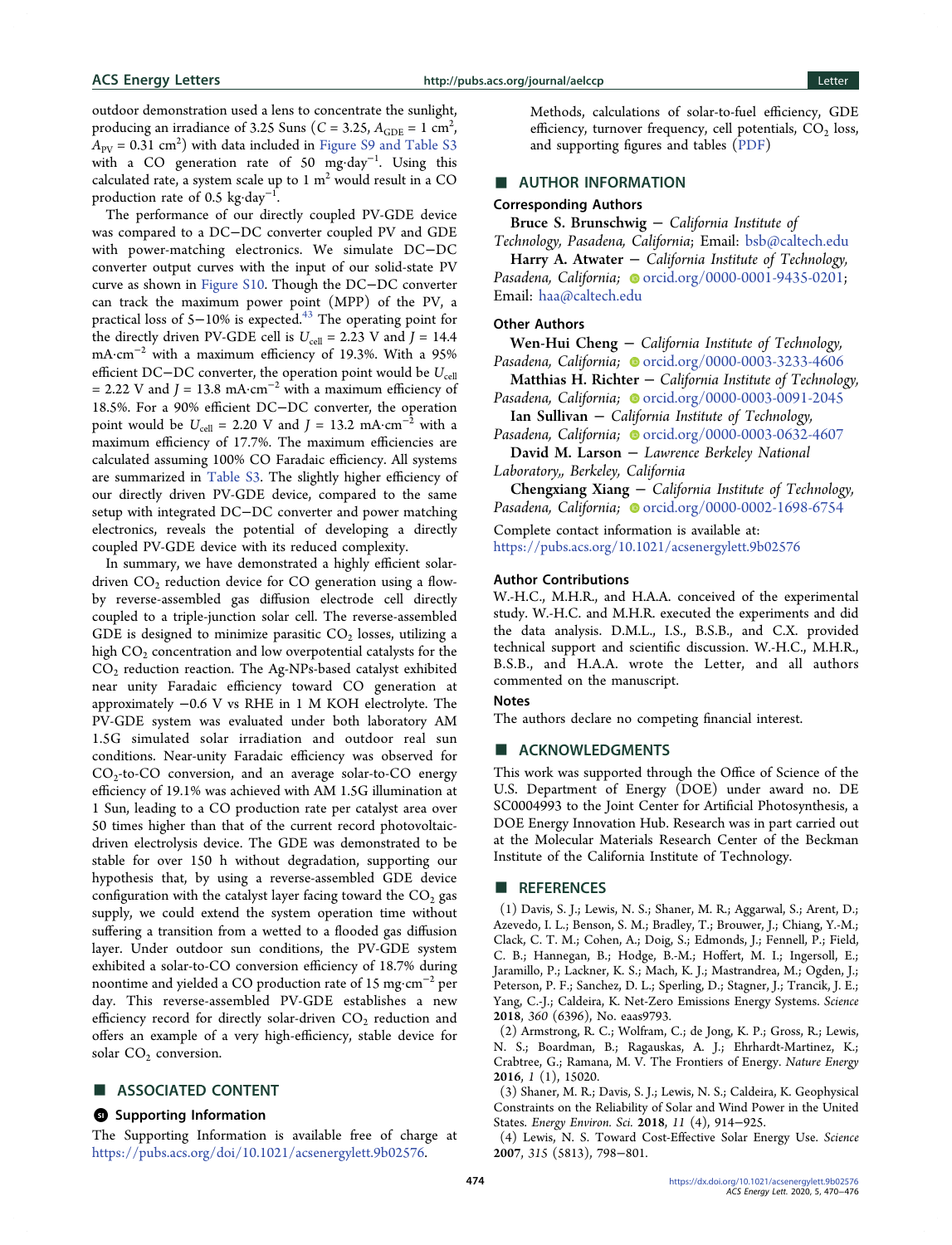<span id="page-5-0"></span>(5) Gray, E. M.; Webb, C. J.; Andrews, J.; Shabani, B.; Tsai, P. J.; Chan, S. L. I[. Hydrogen Storage for Off-Grid Power Supply.](https://dx.doi.org/10.1016/j.ijhydene.2010.09.051) Int. J. Hydrogen Energy 2011, 36 (1), 654−663.

(6) Jia, J.; Seitz, L. C.; Benck, J. D.; Huo, Y.; Chen, Y.; Ng, J. W. D.; Bilir, T.; Harris, J. S.; Jaramillo, T. F[. Solar Water Splitting by](https://dx.doi.org/10.1038/ncomms13237) [Photovoltaic-Electrolysis with a Solar-to-Hydrogen Efficiency Over](https://dx.doi.org/10.1038/ncomms13237) [30%.](https://dx.doi.org/10.1038/ncomms13237) Nat. Commun. 2016, 7, 13237.

(7) Young, J. L.; Steiner, M. A.; Döscher, H.; France, R. M.; Turner, J. A.; Deutsch, T. G[. Direct Solar-to-Hydrogen Conversion via](https://dx.doi.org/10.1038/nenergy.2017.28) [Inverted Metamorphic Multi-Junction Semiconductor Architectures.](https://dx.doi.org/10.1038/nenergy.2017.28) Nature Energy 2017, 2, 17028.

(8) Cheng, W.-H.; Richter, M. H.; May, M. M.; Ohlmann, J.; Lackner, D.; Dimroth, F.; Hannappel, T.; Atwater, H. A.; Lewerenz, H. J[. Monolithic Photoelectrochemical Device for Direct Water](https://dx.doi.org/10.1021/acsenergylett.8b00920) [Splitting with 19% Efficiency.](https://dx.doi.org/10.1021/acsenergylett.8b00920) ACS Energy Lett. 2018, 3 (8), 1795− 1800.

(9) Seh, Z. W.; Kibsgaard, J.; Dickens, C. F.; Chorkendorff, I.; Nørskov, J. K.; Jaramillo, T. F[. Combining Theory and Experiment in](https://dx.doi.org/10.1126/science.aad4998) [Electrocatalysis: Insights Into Materials Design.](https://dx.doi.org/10.1126/science.aad4998) Science 2017, 355 (6321), No. eaad4998.

(10) Schreier, M.; Heroguel, F.; Steier, L.; Ahmad, S.; Luterbacher, J. ́ S.; Mayer, M. T.; Luo, J.; Grätzel, M[. Solar Conversion of CO](https://dx.doi.org/10.1038/nenergy.2017.87)<sub>2</sub> To [CO Using Earth-Abundant Electrocatalysts Prepared by Atomic Layer](https://dx.doi.org/10.1038/nenergy.2017.87) [Modification of CuO.](https://dx.doi.org/10.1038/nenergy.2017.87) Nature Energy 2017, 2 (7), 17087.

(11) Gurudayal; Beeman, J. W.; Bullock, J.; Wang, H.; Eichhorn, J.; Towle, C.; Javey, A.; Toma, F. M.; Mathews, N.; Ager, J. W., III [Si](https://dx.doi.org/10.1039/C8EE03547D) Photocathode with Ag-Supported Dendritic Cu Catalyst for  $CO<sub>2</sub>$ [Reduction.](https://dx.doi.org/10.1039/C8EE03547D) Energy Environ. Sci. 2019, 12 (3), 1068−1077.

(12) Zhou, X.; Liu, R.; Sun, K.; Chen, Y.; Verlage, E.; Francis, S. A.; Lewis, N. S.; Xiang, C. Solar-Driven Reduction of 1 atm of  $CO<sub>2</sub>$  To Formate at 10% Energy-Conversion Efficiency by Use of a  $TiO<sub>2</sub>$ -Protected III−[V Tandem Photoanode in Conjunction with a Bipolar](https://dx.doi.org/10.1021/acsenergylett.6b00317) [Membrane and a Pd/C Cathode.](https://dx.doi.org/10.1021/acsenergylett.6b00317) ACS Energy Lett. 2016, 1 (4), 764− 770.

(13) Romero Cuellar, N. S.; Wiesner-Fleischer, K.; Fleischer, M.; Rucki, A.; Hinrichsen, O. Advantages of CO Over  $CO<sub>2</sub>$  As Reactant [for Electrochemical Reduction to Ethylene, Ethanol and N-Propanol](https://dx.doi.org/10.1016/j.electacta.2019.03.142) [on Gas Diffusion Electrodes at High Current Densities.](https://dx.doi.org/10.1016/j.electacta.2019.03.142) Electrochim. Acta 2019, 307, 164−175.

(14) Zhou, X.; Xiang, C[. Comparative Analysis of Solar-to-Fuel](https://dx.doi.org/10.1021/acsenergylett.8b01077) Conversion Efficiency: a Direct, One-Step Electrochemical  $CO<sub>2</sub>$ [Reduction Reactor Versus a Two-Step, Cascade Electrochemical](https://dx.doi.org/10.1021/acsenergylett.8b01077) CO2 [Reduction Reactor.](https://dx.doi.org/10.1021/acsenergylett.8b01077) ACS Energy Lett. 2018, 3 (8), 1892−1897.

(15) Delacourt, C.; Ridgway, P. L.; Kerr, J. B.; Newman, J[. Design of](https://dx.doi.org/10.1149/1.2801871) an Electrochemical Cell Making Syngas  $(CO + H_2)$  From  $CO_2$  And [H2O Reduction at Room Temperature.](https://dx.doi.org/10.1149/1.2801871) J. Electrochem. Soc. 2008, 155 (1), B42−B49.

(16) Schulz, H[. Short History and Present Trends of Fischer](https://dx.doi.org/10.1016/S0926-860X(99)00160-X)− [Tropsch Synthesis.](https://dx.doi.org/10.1016/S0926-860X(99)00160-X) Appl. Catal., A 1999, 186 (1−2), 3−12.

(17) Nielsen, D. U.; Hu, X.-M.; Daasbjerg, K.; Skrydstrup, T. Chemically and Electrochemically Catalysed Conversion of  $CO<sub>2</sub>$  To [CO with Follow-Up Utilization to Value-Added Chemicals.](https://dx.doi.org/10.1038/s41929-018-0051-3) Nature Catalysis 2018, 1 (4), 244−254.

(18) Lum, Y.; Ager, J. W., III. [Sequential Catalysis Controls](https://dx.doi.org/10.1039/C8EE01501E) Selectivity in Electrochemical  $CO<sub>2</sub>$  Reduction on Cu. Energy Environ. Sci. 2018, 11 (10), 2935−2944.

(19) Jouny, M.; Luc, W.; Jiao, F[. High-Rate Electroreduction of](https://dx.doi.org/10.1038/s41929-018-0133-2) [Carbon Monoxide to Multi-Carbon Products.](https://dx.doi.org/10.1038/s41929-018-0133-2) Nature Catalysis 2018, 1 (10), 748−755.

(20) Welch, A. J.; DuChene, J. S.; Tagliabue, G.; Davoyan, A.; Cheng, W.-H.; Atwater, H. A[. Nanoporous Gold as a Highly Selective](https://dx.doi.org/10.1021/acsaem.8b01570) [and Active Carbon Dioxide Reduction Catalyst.](https://dx.doi.org/10.1021/acsaem.8b01570) ACS Appl. Energy Mater. 2019, 2 (1), 164−170.

 $(21)$  Chen, Y.; Li, C. W.; Kanan, M. W. Aqueous  $CO<sub>2</sub>$  Reduction at [Very Low Overpotential on Oxide-Derived Au Nanoparticles.](https://dx.doi.org/10.1021/ja309317u) J. Am. Chem. Soc. 2012, 134 (49), 19969−19972.

(22) Hatsukade, T.; Kuhl, K. P.; Cave, E. R.; Abram, D. N.; Jaramillo, T. F. Insights Into the Electrocatalytic Reduction of  $CO<sub>2</sub>$ 

[On Metallic Silver Surfaces.](https://dx.doi.org/10.1039/C4CP00692E) Phys. Chem. Chem. Phys. 2014, 16 (27), 13814−13819.

(23) Asadi, M.; Kim, K.; Liu, C.; Addepalli, A. V.; Abbasi, P.; Yasaei, P.; Phillips, P.; Behranginia, A.; Cerrato, J. M.; Haasch, R.; Zapol, P.; Kumar, B.; Klie, R. F.; Abiade, J.; Curtiss, L. A.; Salehi-Khojin, A. [Nanostructured Transition Metal Dichalcogenide Electrocatalysts for](https://dx.doi.org/10.1126/science.aaf4767) CO<sub>2</sub> [Reduction in Ionic Liquid.](https://dx.doi.org/10.1126/science.aaf4767) Science 2016, 353 (6298), 467–470.

(24) Asadi, M.; Kumar, B.; Behranginia, A.; Rosen, B. A.; Baskin, A.; Repnin, N.; Pisasale, D.; Phillips, P.; Zhu, W.; Haasch, R.; Klie, R. F.; Král, P.; Abiade, J.; Salehi-Khojin, A. [Robust Carbon Dioxide](https://dx.doi.org/10.1038/ncomms5470) [Reduction on Molybdenum Disulphide Edges.](https://dx.doi.org/10.1038/ncomms5470) Nat. Commun. 2014, 5, 4470.

(25) Cheng, T.; Huang, Y.; Xiao, H.; Goddard, W. A. [Predicted](https://dx.doi.org/10.1021/acs.jpclett.7b01335) [Structures of the Active Sites Responsible for the Improved Reduction](https://dx.doi.org/10.1021/acs.jpclett.7b01335) [of Carbon Dioxide by Gold Nanoparticles.](https://dx.doi.org/10.1021/acs.jpclett.7b01335) J. Phys. Chem. Lett. 2017, 8 (14), 3317−3320.

(26) Singh, M. R.; Kwon, Y.; Lum, Y.; Ager, J. W., III; Bell, A. T. [Hydrolysis of Electrolyte Cations Enhances the Electrochemical](https://dx.doi.org/10.1021/jacs.6b07612) Reduction of  $CO<sub>2</sub>$  Over Ag and Cu. J. Am. Chem. Soc. 2016, 138 (39), 13006−13012.

(27) Liu, M.; Pang, Y.; Zhang, B.; De Luna, P.; Voznyy, O.; Xu, J.; Zheng, X.; Dinh, C. T.; Fan, F.; Cao, C.; de Arquer, F. P. G.; Safaei, T. S.; Mepham, A.; Klinkova, A.; Kumacheva, E.; Filleter, T.; Sinton, D.; Kelley, S. O.; Sargent, E. H. Enhanced Electrocatalytic  $CO<sub>2</sub>$ [Reduction via Field-Induced Reagent Concentration.](https://dx.doi.org/10.1038/nature19060) Nature 2016, 537 (7620), 382−386.

(28) Varela, A. S.; Kroschel, M.; Reier, T.; Strasser, P. [Controlling](https://dx.doi.org/10.1016/j.cattod.2015.06.009) the Selectivity of  $CO<sub>2</sub>$  [Electroreduction on Copper: the Effect of the](https://dx.doi.org/10.1016/j.cattod.2015.06.009) [Electrolyte Concentration and the Importance of the Local pH.](https://dx.doi.org/10.1016/j.cattod.2015.06.009) Catal. Today 2016, 260, 8−13.

(29) Verma, S.; Lu, X.; Ma, S.; Masel, R. I.; Kenis, P. J. A[. The Effect](https://dx.doi.org/10.1039/C5CP05665A) of Electrolyte Composition on the Electroreduction of  $CO<sub>2</sub>$  To  $CO$ [on Ag Based Gas Diffusion Electrodes.](https://dx.doi.org/10.1039/C5CP05665A) Phys. Chem. Chem. Phys. 2016, 18 (10), 7075−7084.

(30) Higgins, D.; Hahn, C.; Xiang, C.; Jaramillo, T. F.; Weber, A. Z. [Gas-Diffusion Electrodes for Carbon Dioxide Reduction: a New](https://dx.doi.org/10.1021/acsenergylett.8b02035) [Paradigm.](https://dx.doi.org/10.1021/acsenergylett.8b02035) ACS Energy Lett. 2019, 4 (1), 317−324.

(31) Singh, M. R.; Papadantonakis, K.; Xiang, C.; Lewis, N. S[. An](https://dx.doi.org/10.1039/C5EE01721A) [Electrochemical Engineering Assessment of the Operational Con](https://dx.doi.org/10.1039/C5EE01721A)[ditions and Constraints for Solar-Driven Water-Splitting Systems at](https://dx.doi.org/10.1039/C5EE01721A) [Near-Neutral pH.](https://dx.doi.org/10.1039/C5EE01721A) Energy Environ. Sci. 2015, 8 (9), 2760−2767.

(32) Lobaccaro, P.; Singh, M. R.; Clark, E. L.; Kwon, Y.; Bell, A. T.; Ager, J. W., III. [Effects of Temperature and Gas](https://dx.doi.org/10.1039/C6CP05287H)−Liquid Mass [Transfer on the Operation of Small Electrochemical Cells for the](https://dx.doi.org/10.1039/C6CP05287H) Quantitative Evaluation of  $CO<sub>2</sub>$  Reduction Electrocatalysts. Phys. Chem. Chem. Phys. 2016, 18 (38), 26777−26785.

(33) Weng, L.-C.; Bell, A. T.; Weber, A. Z. [Towards Membrane-](https://dx.doi.org/10.1039/C9EE00909D)Electrode Assembly Systems for CO<sub>2</sub> Reduction: a Modeling Study. Energy Environ. Sci. 2019, 12 (6), 1950−1968.

(34) Song, J. T.; Song, H.; Kim, B.; Oh, J[. Towards Higher Rate](https://dx.doi.org/10.3390/catal9030224) Electrochemical  $CO<sub>2</sub>$  [Conversion: From Liquid-Phase to Gas-Phase](https://dx.doi.org/10.3390/catal9030224) [Systems.](https://dx.doi.org/10.3390/catal9030224) Catalysts 2019, 9 (3), 224.

(35) Li, J.; Chen, G.; Zhu, Y.; Liang, Z.; Pei, A.; Wu, C.-L.; Wang, H.; Lee, H. R.; Liu, K.; Chu, S.; Cui, Y. Efficient Electrocatalytic CO<sub>2</sub> [Reduction on a Three-Phase Interface.](https://dx.doi.org/10.1038/s41929-018-0108-3) Nature Catalysis 2018, 1 (8), 592−600.

(36) Weng, L.-C.; Bell, A. T.; Weber, A. Z. [Modeling Gas-Diffusion](https://dx.doi.org/10.1039/C8CP01319E) Electrodes for CO<sub>2</sub> Reduction. Phys. Chem. Chem. Phys. 2018, 20, 16973−16984.

(37) Cook, R. L.; MacDuff, R. C.; Sammells, A. F. [High Rate Gas](https://dx.doi.org/10.1149/1.2086515) Phase CO<sub>2</sub> [Reduction to Ethylene and Methane Using Gas Diffusion](https://dx.doi.org/10.1149/1.2086515) [Electrodes.](https://dx.doi.org/10.1149/1.2086515) J. Electrochem. Soc. 1990, 137 (2), 607−608.

(38) Hori, Y.; Ito, H.; Okano, K.; Nagasu, K.; Sato, S[. Silver-Coated](https://dx.doi.org/10.1016/S0013-4686(03)00311-6) [Ion Exchange Membrane Electrode Applied to Electrochemical](https://dx.doi.org/10.1016/S0013-4686(03)00311-6) [Reduction of Carbon Dioxide.](https://dx.doi.org/10.1016/S0013-4686(03)00311-6) Electrochim. Acta 2003, 48 (18), 2651−2657.

(39) CRC Handbook of Chemistry and Physics; Lide, D. R., Ed.; New York, 2003.